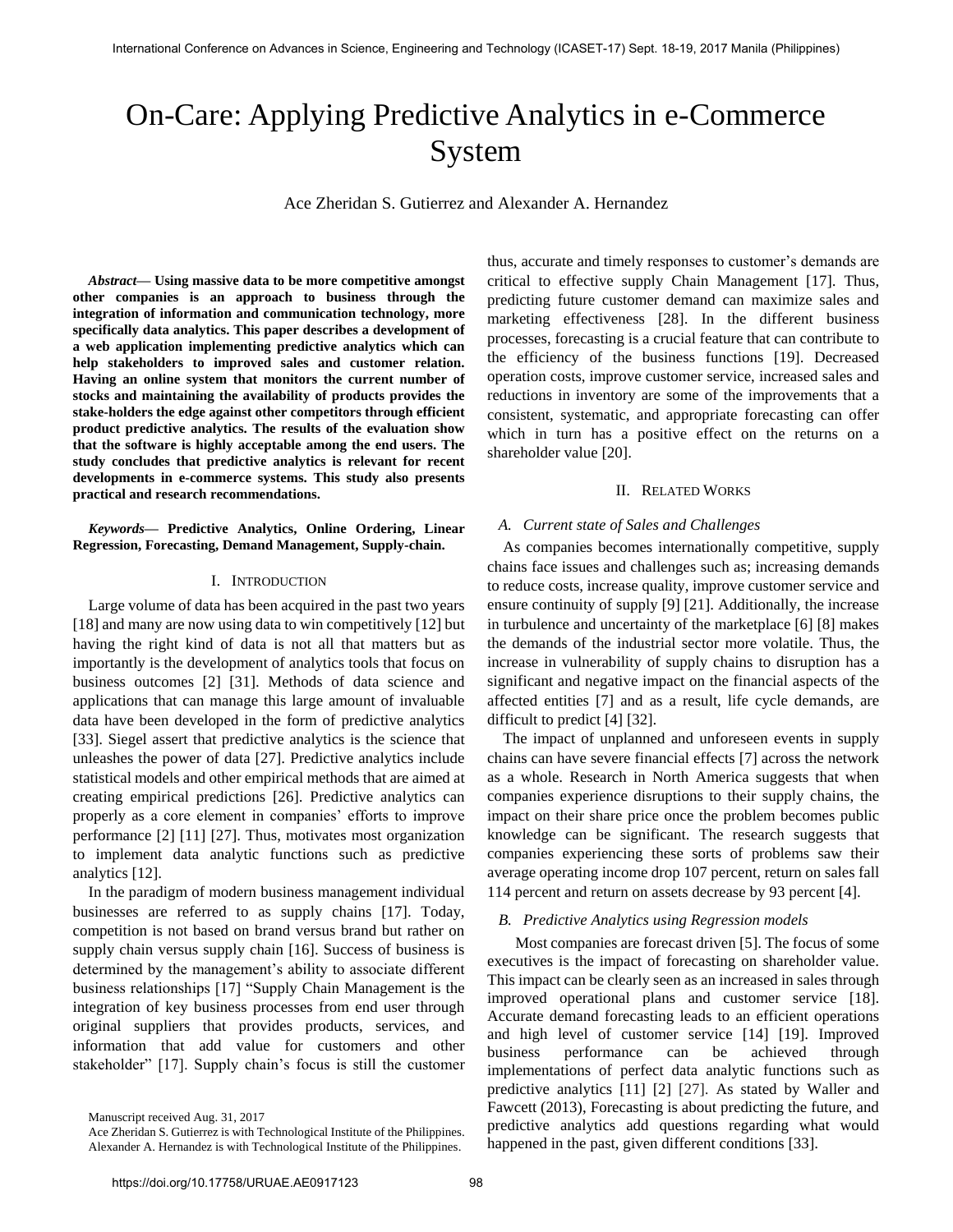Predictive analytics as referred by Shmueli & Koppius is the process of building and assessing of a model aimed at making empirical predictions that includes two components as follows:

a. Empirical predictive models designed for future observations or scenarios such as data mining.

b. Methods for evaluating the predictive power of a model.

Regression is a data mining function that predicts a number [1] [13] [14] [29]. When we are examining the relationship between a quantitative outcome and a single quantitative explanatory variable, simple linear regression is the most commonly considered analysis method [23] [22] [25] [30].

# III. METHODOLOGY

This project uses agile methodology that would provide the highest client satisfaction by developing the software incrementally. Through early and continuous delivery of quality software, the specification, development and objectives of the project is achieved. To develop the software, this study use Boostrap, php, javascript, MySQL, and other third-party technologies. The study used the insights and feedback of the following users: Manager, Staff, and Medical Representatives. In evaluating the quality of the software, this study use ISO-9126 criteria during the test phase of the development. Using a Likert Scale with the interpretations of highly acceptable, acceptable, moderately acceptable, slightly acceptable, and not acceptable, the study measured the level of acceptance or disagreement of the user with regards to the software evaluation criteria. The results of the evaluation are presented in the next chapter of the paper.

To apply predictive analytics in forecasting the number of stocks to be maintained by the stake holders, Linear regression algorithm is used. The structural component of the model in linear regression algorithm, specifies the relationships between explanatory variables and the mean of the outcome variables [25]. In simple regression analysis, one seeks to measure the statistical association between two variables, X and Y. Regression analysis is generally used to measure how changes in the independent variable, X, influence changes in the dependent variable, Y. Regression analysis shows a statistical association or correlation among variables [10]. Correlation is a statistic that measures the strength and direction of a linear relationship which can either be positive or negative association. Correlation Coefficient measures the strength and direction of the linear relationship between response and prediction variable. It is a number between -1 and +1. Higher the absolute value of r, stronger is the linear relationship between the variables. Negative value of correlation coefficient represents negative relation between response and prediction variable, means that if X increases then Y decreases and vice versa. The square of the correlation coefficient denotes how much response variable can be explained from the prediction variable. After establishing that there is a strong linear relationship between response variable and predictor, we can now estimate the regression coefficients. This is equivalent to finding the equation of a straight line that best fits the points on the scatter diagram of response variable versus the predictor variable. One of the various methods is known as "least square method". It gives the equation of a straight line, which minimizes the sum of squares of the vertical distances from each point to the line [3] [10].

The formula for the correlation coefficient is:

$$
r = \frac{n(\Sigma xy) - (\Sigma x)(\Sigma y)}{\sqrt{\left[\ n\Sigma x^2 - (\Sigma x)^2\right] \left[\ n\Sigma y^2 - (\Sigma y)^2\right]}}
$$

And the coefficient of determination, r2, is the percentage of the variance of the dependent variable explained by the independent variable. The formula for the coefficient of determination is as follows:

$$
r2 = (r)2
$$

Using least squares method, the values of slope m and y-intercept c can be given as:

Slope 
$$
\mathbf{m} = \Sigma (\mathbf{y}_i - \mathbf{y})(\mathbf{x}_i - \mathbf{x}) / \Sigma (\mathbf{x}_i - \mathbf{x})^2
$$
  
And y-intercept  $\mathbf{c} = \mathbf{y} - \mathbf{m} * \mathbf{x}$   
Where  $\mathbf{x} =$  mean value of x-values,  $\mathbf{y} =$  mean of y-values

A linear relationship between two variables can be depicted in a general form of an equation which is as follows:

$$
y=mx+c
$$

To help the company to have a consistent level of stocks, predictive analytics is applied to the system. Historical data of the company provides a valuable resource in determining the forecast value of stocks. Using the correlation between the number of stocks as the response variable and a predictor that can be either the number of orders or the number of sales. We measure the strength of the relation between the two variables to determine the viability of the relationship. Using the least square method, we can determine how much response variable can be explained by the prediction variable. After determining a strong relationship between the two variables, we can now apply linear regression algorithm to create a model based on the historical data of the company.

Linear regression algorithm works by estimating coefficients for a line or hyperplane that best fits the training data. It is a very simple regression algorithm, fast to train and has great performance by using output variable of the data, which is a linear combination of the inputs. The very first thing the researcher did was to determine the strength of linear relationship between "the number of stocks as the response variable and the number of orders as the predictor", "or the number of stocks as the response variable and the number of sales as the predictor", using correlation coefficients. After having a strong positive relationship, we can apply the algorithm. In linear regression, we use the equation  $y=mx+b$ , wherein y is the value to be predicted, m is the slope, x is the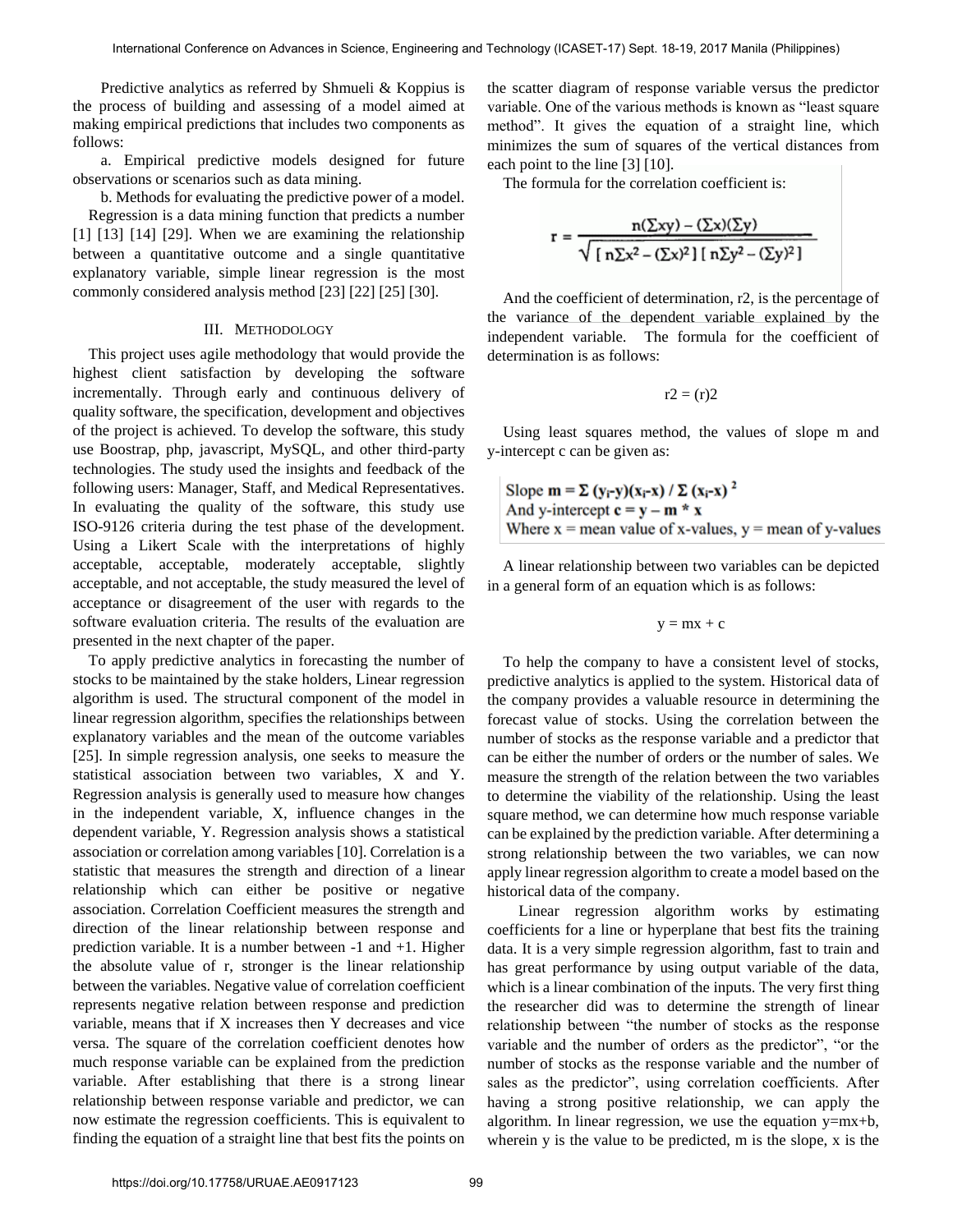predictor, and b as the y-intercept. Using the system, we can find the values for each variable for us to forecast.

# IV. RESULTS AND DISCUSSION

The next part of this section shows On-Care: An Online Ordering System for Neo Care Philippines using Predictive Analytics. Fig. 1 presents the system architecture for the Online Ordering system of Neo Care Philippines which is divided into between two user types. The modules for the Manager or Staff include Account Module, Stock Module, Inventory Module, Order Module, and Reports Module while the modules for the Medical Representative include Inventory module, and Order Module.



Fig. 1. On-Care: Online Ordering System with Predictive Analytics Architecture



Fig. 2. Stock Module - Manager

Fig. 2 shows the Stock module of the system which contains Add Stocks, Batch Upload, Stock Details, and Product Audit. Through this module, the manager can view the details and add products to the system by providing the necessary details such as; Product name, Medicine name, Product description, Quantity, and Price.

Under the stock module, the manager can view the activities done under the Stock Module through the Product Audit page that can help verify the activities done through the system. The system creates a log of user activities which then can help the user check for previous transactions. Using Batch upload, the manager can add series of products to the system all at once. Batch upload feature lets the user import product data efficiently in a simple manner thus minimize the time for data encoding to the system.

| month.                                                        |                                                                                                                          | Product Details                  |                                |                                                                                                                                             |                    |            |
|---------------------------------------------------------------|--------------------------------------------------------------------------------------------------------------------------|----------------------------------|--------------------------------|---------------------------------------------------------------------------------------------------------------------------------------------|--------------------|------------|
| <b>N</b> Deltaned<br>B Attnet Module A                        |                                                                                                                          | PRODUCT LISTS<br>trent <b>图片</b> |                                |                                                                                                                                             | territi            |            |
| C Smith Module                                                | $\sim$                                                                                                                   |                                  | Preduct Name E Medicine Name 9 | <b>Product Descriptions 2</b>                                                                                                               | Quantity 8 Frica 6 |            |
| <b>B</b> Invention Module 14                                  |                                                                                                                          | Alphanisen                       | <b>Sanion</b>                  | Abrahham is a benerolancery of then you due A25 att years). It affects immediate the brain that may be unfailars and in people with answers | 339                | PLSILIN    |
| Live Of Houghards                                             |                                                                                                                          | Service Brick                    | Aberton                        | Benabul is an antitriturence. Stateschatrices Model the effects of the naturally scouring chemical histories in the look-                   | <b>KIN</b>         | #1,555,225 |
| Zies Quantity Joen 1                                          |                                                                                                                          | Claritor                         | Callie Hotals                  | Clarific Docataling is an amingtoning that reduces the effects of subural chemical histaneous initial body.                                 | 788                | POSSE      |
| <b>B</b> Order Stocker                                        | $\sim$                                                                                                                   | limites.                         | Allohemato                     | A the Fab fragment of the chimenic burban murries moves firms and by 70%.                                                                   | $^{16}$            | PLYAIN'    |
| <b>B</b> Reports<br><b>B</b> Link Screen<br><b>De tournet</b> | $\sim$<br>$\mathcal{L}^{\mathcal{L}}(\mathcal{L})=\prod_{i=1}^{n} \mathcal{L}^{\mathcal{L}}(\mathcal{L}^{\mathcal{L}}).$ |                                  |                                |                                                                                                                                             |                    |            |
|                                                               |                                                                                                                          |                                  |                                |                                                                                                                                             |                    |            |
|                                                               |                                                                                                                          |                                  |                                |                                                                                                                                             |                    |            |
|                                                               |                                                                                                                          |                                  |                                |                                                                                                                                             |                    |            |
|                                                               |                                                                                                                          |                                  |                                |                                                                                                                                             |                    |            |
|                                                               |                                                                                                                          |                                  |                                |                                                                                                                                             |                    |            |
|                                                               |                                                                                                                          |                                  |                                |                                                                                                                                             |                    |            |

Fig. 3. Inventory Module – Manager

In Fig. 3, it shows the list of available products that is registered to the system. The page displays the basic information about the product such as Product name, Medicine name, Product Description, current Quantity, and Price. Under the Zero Quantity Item page, list of products that has zero quantity are displayed. A small notification icon is also displayed to show the number of products that has zero quantity. The notification provided by the system about zero quantity items can easily be seen by the user for immediate actions.

The information provided by this module can help the manager in decision making and planning specially with product management. The system monitors the current number of stocks and provides notifications to the manager if a certain item has low or zero quantity of items. Thus, help the manager in maintain a significant level of inventory.

|     | <b>OD</b> On-Care                                                                                  | - An Online Ordering System for Neo-Care Philippines |                      |                                                                                     |                           |                                |  |
|-----|----------------------------------------------------------------------------------------------------|------------------------------------------------------|----------------------|-------------------------------------------------------------------------------------|---------------------------|--------------------------------|--|
|     |                                                                                                    | List of Pending Orders                               |                      |                                                                                     |                           |                                |  |
| man | <b>N</b> Dashboard<br>B Account Module >                                                           | typet <b>因同</b> 員<br>Name of the user #              | Invoice # 2          | Status #                                                                            | <b>Transaction Date #</b> | Search<br>Actions <sup>2</sup> |  |
|     | □ Stock Module →<br><b>b</b> Inventory Module                                                      | User User                                            | 2013 03-DNCARE 00058 | Posted                                                                              | 03/15/2017 05:35:24 AM    | $\omega$ view                  |  |
|     | <b>B</b> Criter Module<br>$\sim$<br>List of orders<br>Pending Orders <b>12</b><br>Completed Orders |                                                      |                      | $\mathbb{E}[\mathcal{A}]\times\mathbb{E}[\mathcal{A}]\times\mathbb{E}[\mathcal{A}]$ |                           |                                |  |
|     | <b>Cerdiens Audit</b><br>Upload Order Details<br><b>B</b> Reports<br>$\sim$                        |                                                      |                      |                                                                                     |                           |                                |  |
| ٠   | Lock Sceen<br><b>Se</b> Logout                                                                     |                                                      |                      |                                                                                     |                           |                                |  |
|     | / R . An Gallery<br><b>B</b> Dollar                                                                | 2017 © On Care.                                      |                      |                                                                                     |                           |                                |  |

Fig. 4. Order Module - Manager

Fig. 4 shows the list of products that the medical representative wants to order. Under the List of Orders page, the on-going transaction of the medical representative can be seen. And when the medical representative posted his/her order, it will now be seen under the Pending Orders page. After the company finished assembling the order, it will now go to the Completed Orders page, and a notification will be sent to the Medical Representative account notifying him/her that the order is finished and ready for pickup. Through the module, the user can monitor the progress of each transactions made. The series of processes done under this module, from List of Orders, Pending Orders to Completed Orders, can eliminate ambiguity with regards to managing orders.

This module provides the company an online and paper-less transaction processing compared to the old system that uses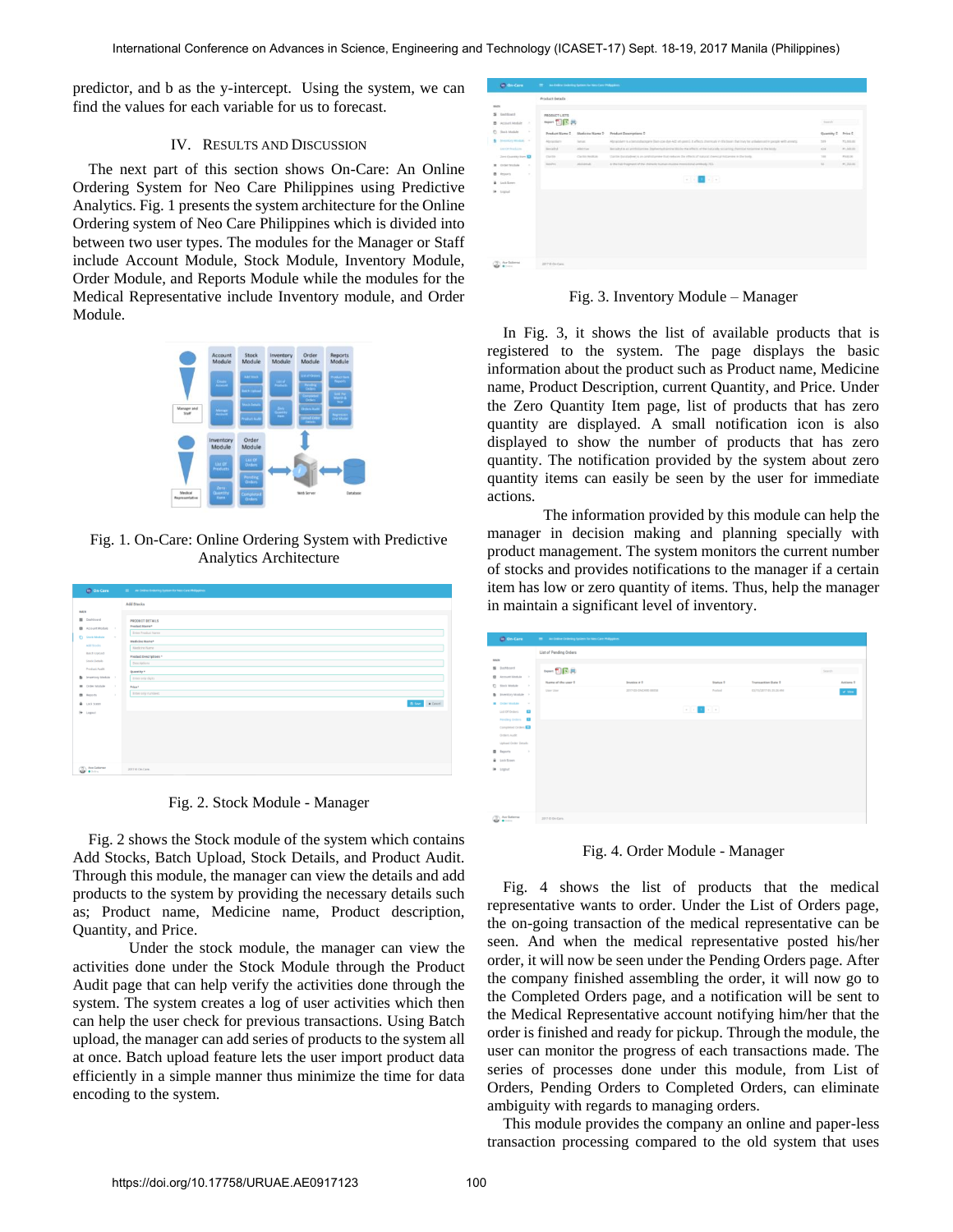manual processing. Through the web application, the user can manage transactions or orders on the go.



Fig. 5. Reports Module – Regression Line Model

In Fig. 5, a four-month report is shown by the system with the corresponding information about the number of stocks, number of orders, and number of forecasted stocks. The Reports module contains the analytics of the system. Using simple linear regression algorithm, and transactional data done through the system, the system can forecast the number of stocks needed by the company to maintain a consistent level number of stocks available.



In Fig. 6, a four-month report is shown by the system with

the corresponding information about the number of stocks, number of orders, and number of forecasted stocks. The Reports module contains the analytics of the system. Using simple linear regression algorithm, and transactional data done through the system, the system can forecast the number of stocks needed by the company to maintain a consistent level number of stocks available.

Using the forecast report provided by the system, the system helps the manager in planning for the next four months on how much products the company has import to maintain a consistent level of available stocks.

| TABLE 1. SUMMARY OF SOFTWARE EVALUATION |  |
|-----------------------------------------|--|
|-----------------------------------------|--|

| Criteria         | Mean | Interpretation           |
|------------------|------|--------------------------|
| 1. Functionality | 4.67 | <b>Highly Acceptable</b> |

| 2. Reliability               |                    | 4.76 | <b>Highly Acceptable</b>     |
|------------------------------|--------------------|------|------------------------------|
| 3. Usability                 |                    | 4.60 | <b>Highly Acceptable</b>     |
| 4. Efficiency                |                    | 4.82 | <b>Highly Acceptable</b>     |
|                              | 5. Maintainability | 4.35 | Moderately Acceptable        |
| 6. Portability               |                    | 4.24 | <b>Moderately Acceptable</b> |
| <b>Overall Weighted Mean</b> |                    | 4.57 | <b>Highly Acceptable</b>     |

In summary, the software evaluation of On-care: An Online Ordering System for Neo Care Philippines using Predictive Analytics indicates a highly positive response. The evaluation shows that the system is highly functional (4.67), highly reliable (4.76), highly usable (4.60), highly efficient (4.82), moderately maintainable (4.35), and moderately portable (4.24). Hence, the software evaluation receives an overall rating of 4.57 with an interpretation of highly acceptable. The results show that the web application has certainly achieved the goal of the study of creating an online web ordering system that can forecast and provide a report for decision making.

# V. CONCLUSION

This research aims to provide an Online Ordering System with Predictive Analytics for Neo Care Philippines that can improve order management of the company through the web application and provide a forecast report that can aid in decision making. The software evaluation also shows the importance of having an online application that can aid the company in achieving its goals through fast and efficient transaction handling. However, this research has also recommendations to improve the findings of the study including; (a) implement a much complex regression algorithm; (b) acquire more transactional data; (c) continuous system upgrades and adding new features through user feedback; and (d) adapting a delivery and payment module.

#### **REFERENCES**

- [1] [Almazyad, A. S., Ahamad, M. G., Siddiqui, M. K., & Almazyad, A. S.](https://doi.org/10.1007/s10877-010-9260-2)  [\(2010\). Effective hypertensive treatment using data mining in Saudi](https://doi.org/10.1007/s10877-010-9260-2)  [Arabia. Journal of clinical monitoring and computing, 24\(6\), 391-401.](https://doi.org/10.1007/s10877-010-9260-2) https://doi.org/10.1007/s10877-010-9260-2
- [2] Barton, D., & Court, D. (2012). Making advanced analytics work for you. Harvard business review, 90(10), 78-83.
- [3] Bhatia, N. (2009). Linear Regression: An approach for forecasting.
- [4] Christopher, M. (2016). Logistics & supply chain management. Pearson UK.
- [5] [Christopher, M. \(2000\). The agile supply chain: competing in volatile](https://doi.org/10.1016/S0019-8501(99)00110-8)  [markets. Industrial marketing management, 29\(1\), 37-44.](https://doi.org/10.1016/S0019-8501(99)00110-8) https://doi.org/10.1016/S0019-8501(99)00110-8
- [6] [Coleman, L. \(2006\). Frequency of man](https://doi.org/10.1111/j.1468-5973.2006.00476.x)-made disasters in the 20th [century. Journal of Contingencies and Crisis Management, 14\(1\), 3-11.](https://doi.org/10.1111/j.1468-5973.2006.00476.x) https://doi.org/10.1111/j.1468-5973.2006.00476.x
- [7] [Craighead, C. W., Blackhurst, J., Rungtusanatham, M. J., & Handfield, R.](https://doi.org/10.1111/j.1540-5915.2007.00151.x)  [B. \(2007\). The severity of supply chain disruptions: design characteristics](https://doi.org/10.1111/j.1540-5915.2007.00151.x)  [and mitigation capabilities. Decision Sciences, 38\(1\), 131-156.](https://doi.org/10.1111/j.1540-5915.2007.00151.x) https://doi.org/10.1111/j.1540-5915.2007.00151.x
- [8] Elkins, D., Handfield, R. B., Blackhurst, J., & Craighead, C. W. (2005). 18 ways to guard against disruption. management, 1(1), 10-11.
- [9] [Goebel, D. J., Marshall, G. W., & Locander, W. B. \(2003\). Enhancing](https://doi.org/10.1111/j.1745-493X.2003.tb00150.x)  [purchasing's strategic reputation: Evidence and recommendations for](https://doi.org/10.1111/j.1745-493X.2003.tb00150.x)  [future research. Journal of Supply Chain Management, 39\(1\), 4-14.](https://doi.org/10.1111/j.1745-493X.2003.tb00150.x) https://doi.org/10.1111/j.1745-493X.2003.tb00150.x
- [10] Guerard Jr, J. B. (2013). Introduction to financial forecasting in [investment analysis. Springer Science & Business Media.](https://doi.org/10.1007/978-1-4614-5239-3) https://doi.org/10.1007/978-1-4614-5239-3